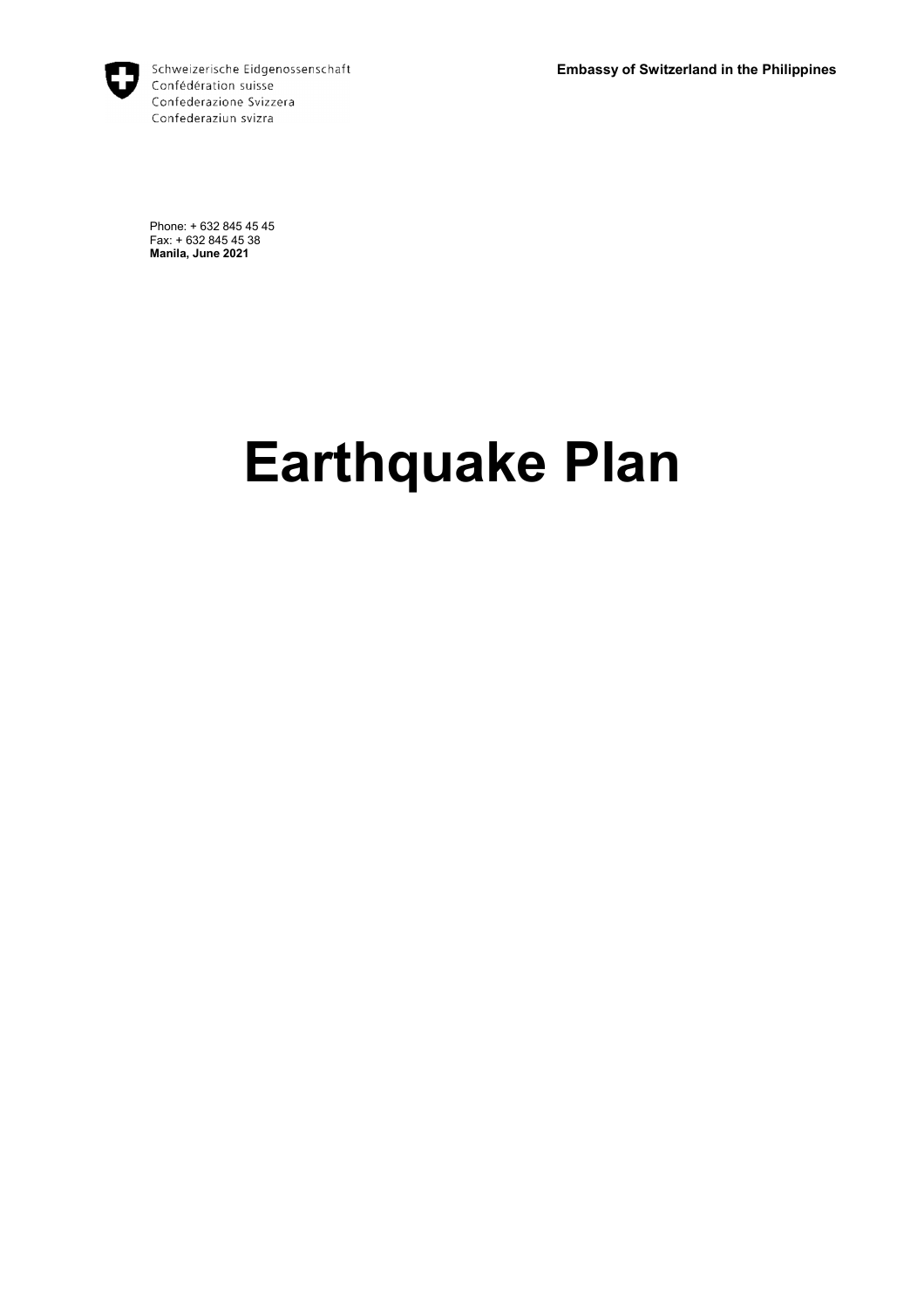# **WHAT IS AN EARTHQUAKE?**

- 1. Earthquakes are caused by geological movements in the earth which release energy and can cause severe damage due to ground vibration, surface faulting, tectonic uplifts or ground ruptures. These can also trigger *tsunamis* (large sea- waves), landslides, flooding, dam failures and other disasters up to several hundred kilometres from the epicentre.
- 2. These occur suddenly and usually without warning. Major earthquakes can last minutes, but as a rule, these last only a few ten seconds. All types of earthquakes are followed by aftershocks, which may continue for several hours or days, or even years. It is not uncommon for a building to survive the main tremor, only to be demolished later by an aftershock.
- 3. The actual movement of the ground during an earthquake seldom directly causes death or injury. Most casualties result from falling objects and debris or the collapse of buildings. The best protection for buildings is solid construction and a structural design intended to withstand an earthquake.
- 4. An initial shock of an earthquake is generally accompanied by a loud rumbling noise, and it is not uncommon that people rush outside of the building to see what is happening, only to be caught unprepared by the subsequent and potentially more dangerous shocks and falling debris.

| <b>Intensity</b> | Force            | <b>Effects</b> on                              |                                                                                      |                                                                                                     |  |  |
|------------------|------------------|------------------------------------------------|--------------------------------------------------------------------------------------|-----------------------------------------------------------------------------------------------------|--|--|
|                  |                  | <b>Persons</b>                                 | <b>Buildings</b>                                                                     | <b>Nature</b>                                                                                       |  |  |
| L                | Unnoticed        | Not noticeable                                 |                                                                                      |                                                                                                     |  |  |
| $\mathbf{I}$     | Very light       | noticed here and there                         |                                                                                      |                                                                                                     |  |  |
| III              | Light            | Mainly noticed by persons in<br>relaxing phase |                                                                                      |                                                                                                     |  |  |
| IV               | Medium           | Noticed in houses;<br>waking up                | Windows are vibrating                                                                |                                                                                                     |  |  |
| $\mathbf{V}$     | Medium to strong | Noticed everywhere in the open.                | Plaster of the houses is<br>falling down, suspended<br>pictures are wielding.        |                                                                                                     |  |  |
| <b>VI</b>        | Strong           | Fright                                         | Chimneys + plaster of<br>houses are damaged.                                         | Clefts are opening in humid<br>terrain.                                                             |  |  |
| <b>VII</b>       | Very strong      | Many persons are fleeing into the<br>open.     | Important damages mainly<br>on buildings in bad shape;<br>chimneys are falling down. | Some landslides on steep<br>slopes.                                                                 |  |  |
| <b>VIII</b>      | Destructive      | Fright and panic                               | Many old houses and sewage<br>systems are damaged.                                   | Deviations of water sources,<br>mudslides on embankments.                                           |  |  |
| IX               | Devastating      | Panic                                          | Large damages on lightly-<br>built houses and<br>subterranean sewage<br>systems.     | Clefts in the ground, collapse<br>of buildings, many landslides                                     |  |  |
| $\mathbf{X}$     | Destructive      | Total panic                                    | Brick stone buildings are<br>destroyed.                                              | Rails are damaged, big<br>movements of light soil on<br>mountain slopes, formation of<br>new lakes. |  |  |
| XI               | Catastrophic     |                                                | Few building are surviving,<br>sewer systems are destroyed.                          | Changes in the topography,<br>tsunamis.                                                             |  |  |
| XII              | Big catastrophe  |                                                | Above and below ground, all<br>constructions are totally<br>destroved                | Total knocking over of the<br>topography, tsunamis.                                                 |  |  |

# **EARTHQUAKES AND THEIR EFFECTS**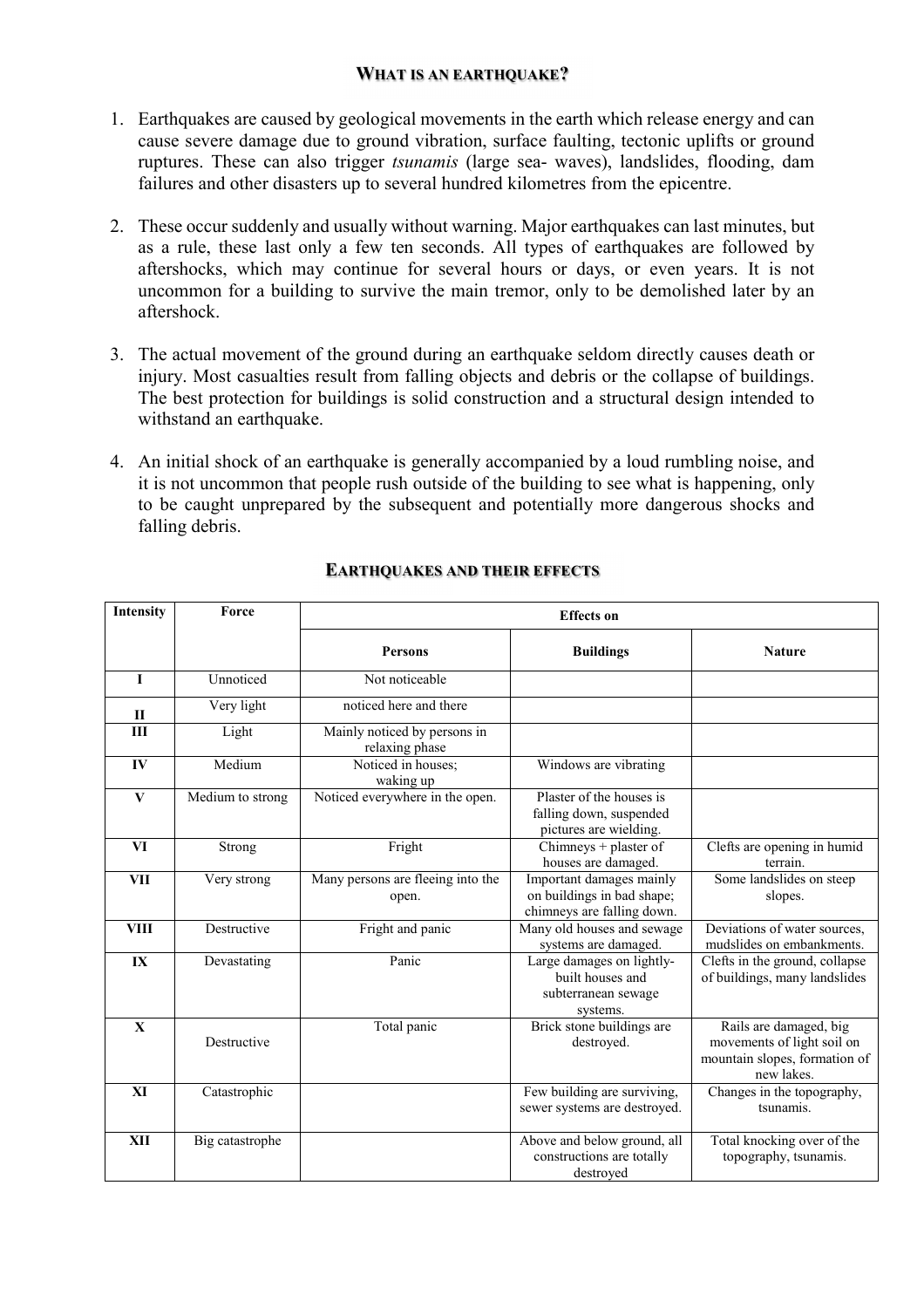# **Earthquakes in the Philippines**

The Philippines lies between the Pacific and Eurasian Plates which makes it highly vulnerable to typhoons, floods, landslides, **volcanic eruptions and earthquakes**. The **Pacific Ring of Fire** that runs at the western rim of the Pacific Ocean is the **most seismically active part of the earth**, typified by a belt of **active volcanoes and earthquake generators**. Around **20 earthquakes** are registered daily, though most are too weak to be felt. There are about **300 volcanoes** in the Philippines. **Twenty-two (22)** of these are active while the larger percentage remains dormant as of the record. **High-intensity earthquakes occur every six (6) years**.

The last major earthquake was the 1990 Luzon earthquake. The **1990 Luzon earthquake** occurred on Monday, July 16, 1990, at 4:26 PM local time in the Philippines. The densely-populated island of Luzon was struck by an earthquake with a 7.8 M (surface-wave magnitude). The earthquake produced a 125 km-long ground rupture that stretched from Dingalan, Aurora to Kayapa, Nueva Vizcaya as a result of strike-slip movements along the Philippine Fault and the Digdig Fault within the Philippine Fault System. The earthquake epicenter was placed near the town of Rizal, Nueva Ecija, northeast of Cabanatuan City. An estimated 1,621 people were killed in the earthquake, most of the fatalities located in Central Luzon and the Cordillera region.





#### **Destructive Earthquakes**

| 1968 | August 02   | Ms7.3 | Casiguran Earthquake                   |                      |
|------|-------------|-------|----------------------------------------|----------------------|
| 1973 | March 17    | Ms7.0 | Ragay Gulf Earthquake                  |                      |
| 1976 | August 17   | Ms7.9 | Moro Gulf Earthquake, Fatalities 8,000 |                      |
| 1983 | August 17   | Ms6.5 | Laoag Earthquake                       |                      |
| 1990 | February 08 | Ms6.8 | <b>Bohol Earthquake</b>                |                      |
| 1990 | June 14     | Ms7.1 | Panay Earthquake                       |                      |
| 1990 | July 16     | Ms7.9 | Luzon Earthquake,                      | Fatalities 1,621     |
| 1994 | November 15 | Ms7.1 | Mindoro Earthquake                     |                      |
| 1996 | May 27      | Ms5.6 | <b>Bohol Earthquake</b>                |                      |
| 1999 | June 07     | Ms5.1 | Bayugan Earthquake                     |                      |
| 2002 | March 06    | Ms6.8 | Palimbang Earthquake, Fatalities 15    |                      |
| 2003 | February 15 | Ms6.2 | Masbate Earthquake                     |                      |
| 2003 | November 18 | Ms6.5 | Samar Earthquake,                      | <b>Fatalities 1</b>  |
| 2004 | October 10  | Ms6.5 | Mindoro Earthquake                     |                      |
| 2012 | February 6  | Ms6.9 | Visays Earthquake,                     | <b>Fatalities 81</b> |
| 2019 | April 22    | Ms6.1 | Luzon Earthquake,                      | <b>Fatalities 18</b> |

You may find more information in the web page of the PHILIPPINE INSTITUTE OF VOLCANOLOGY AND SEISMOLOGY http://www.phivolcs.dost.gov.ph/.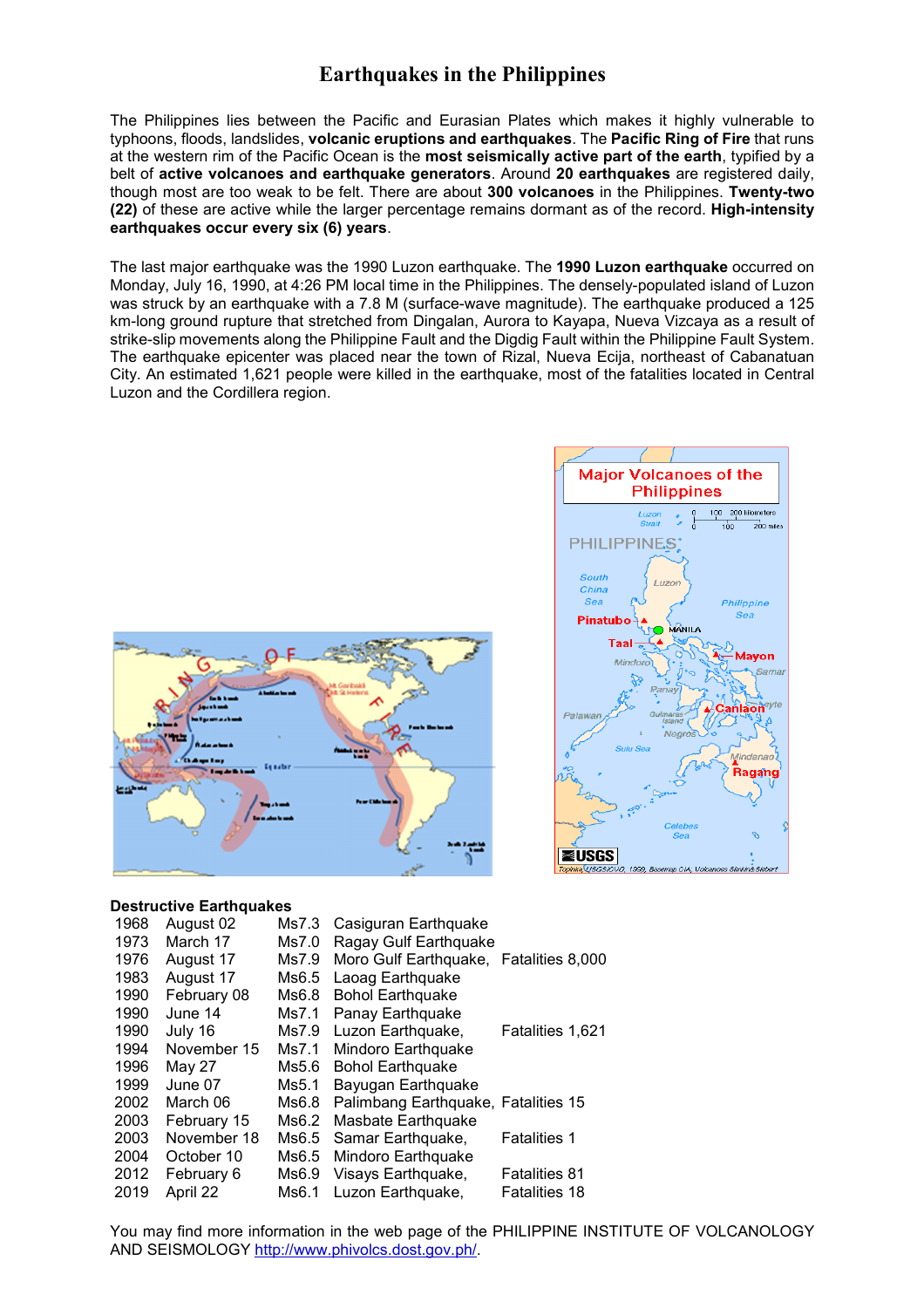# **EARTHQUAKE PLAN –**

# **INFORMATION FOR SWISS COMMUNITY IN THE PHILIPPINES AND EMBASSY STAFF**

#### **Preventive measures**

- Check every part of the house for fire prevention and know the locations of the fire-fighting equipment.
- Secure heavy furniture and shelving to prevent tipping and eliminate chandeliers.
- Fix mirrors, paintings and other hanging objects securely, so that they won't fall off hooks.
- Keep heavy items on lower shelves.
- Closed curtains will help stop broken window glass from falling on beds.
- Safe storage of inflammable material such as petrol, kerosene, gas bottles in a place where they won't fall during a tremor.
- Do not store heavy and bulky equipment or material on top of one another.
- Locate beds and chairs away from chimneys and windows. Don't hang heavy pictures and other items over beds.
- Decide with your family how to contact each other if you should become separated, where to meet and other important matters.
- Stock up at least 3 days' worth of food and water supply
- Prepare an escape bag with radio, flash lights, spare batteries, solid fuel for a cooker, candles, toilet articles, a set of underwear, money and ID documents.

#### **Tips on what to do before an earthquake**

- Identify and know the safest places to be and where not to be in the residence, the office or in the hotel room during an earthquake.
- Safe places are in doorframes located along weight-bearing walls, in corners of rooms and under heavy tables or desks that could take the force of falling objects
- Dangerous places are near windows or mirrors, under or near any heavy objects that can fall
- Identify from which location you can turn off electricity, gas, and water (clearly label the on-off position). Keep a pipe wrench next to it (to turn off gas and water if handle is broken).

#### **If indoors:**

- Stay inside the building, do not rush outside.
- Find shelter under a table or some other strong object or take cover in those places, which have been identified.
- Cover your head.
- Do not move from your position until the shaking stops.
- Move away from glass windows and watch out for falling objects.
- Never use an elevator during or immediately after an earthquake.
- Open all doors as soon as possible in order to have a free escape route.

#### **If outdoors:**

- Move to an open area away from buildings and high walls (falling debris), windows (glass splinters), overhead electricity wires.
- On a SIDEWALK NEAR BUILDINGS, duck into a doorway to protect yourself from falling bricks, glass, plaster and other debris.
- If you notice a fire, check the wind direction, then walk in the opposite direction.

#### **If in a moving vehicle:**

- Stop the vehicle at the safest place, away from slopes, buildings or high walls, bridges whether on them or under them, tall trees and electricity or telephone poles.
- Stay inside the vehicle until shaking stops.

#### **In a crowded public place:**

#### Do not rush for exits.

- Try to take cover where you won't get trampled.
- In shopping centres, try to take cover under strong doorframes or archways, in corners of rooms or under heavy tables or desks. Move away from display shelves with objects that could fall.

**On the beach:** Get away from the sea, as there is a high risk of Tsunami.

During the event